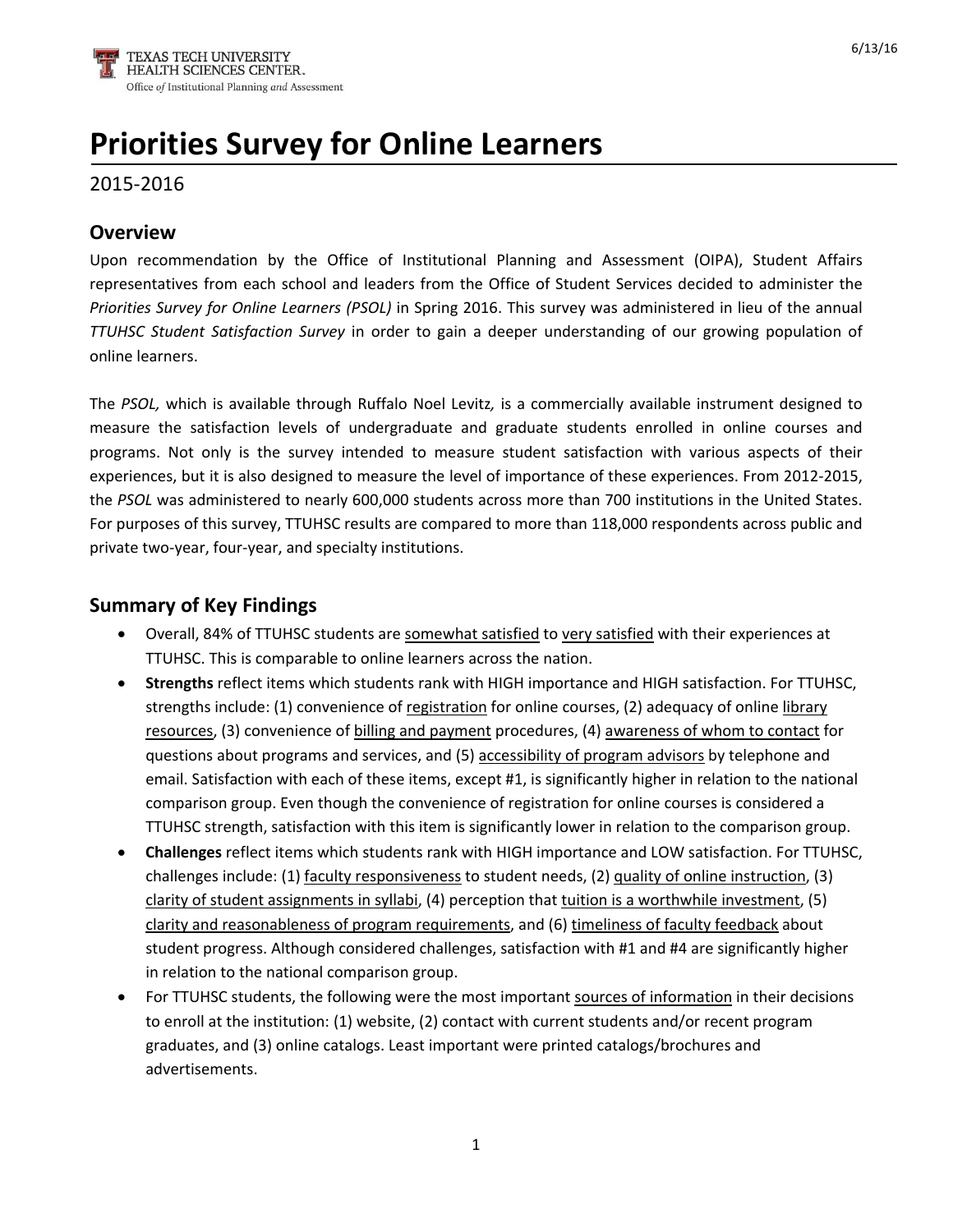- The most important factors in students' decisions to enroll at TTUHSC include: (1) convenience, (2) flexible pacing, and (3) program requirements. Least important factors include distance from campus and recommendations from an employer.
- Overall, TTUHSC students would probably enroll at TTUHSC again if given the opportunity. This is significantly higher in relation to the comparison group. More than half (=54%) of TTUHSC students indicate they would definitely enroll again.

# **Methodology**

At TTUHSC, the *PSOL* was administered to students enrolled in distance education programs (N=1,982) in Spring 2016. Students enrolled in hybrid or online courses in traditional programs were not targeted. Therefore, students of interest included those enrolled in the following schools only: (1) School of Health Professions (SHP), (2) School of Nursing (SON), and (3) Gayle Greve Hunt School of Nursing (GGHSON). The data collection period lasted two weeks (March 21‐April 4, 2016).

The initial invitation to complete the web-based survey was sent via email. Two reminder emails were sent before data collection ended. Student Affairs representatives were asked to promote the survey in their respective schools. As an incentive for participation, one \$100 gift card was offered to a randomly selected respondent upon completion of the survey.

## **Demographics**

A total of 525 students completed the survey, resulting in a response rate of 26%. (This compares to the average *PSOL* response rate of 20% across institutions.) *Figure 1* illustrates the response rates by school. *Table 1* provides the number of respondents by school and program.

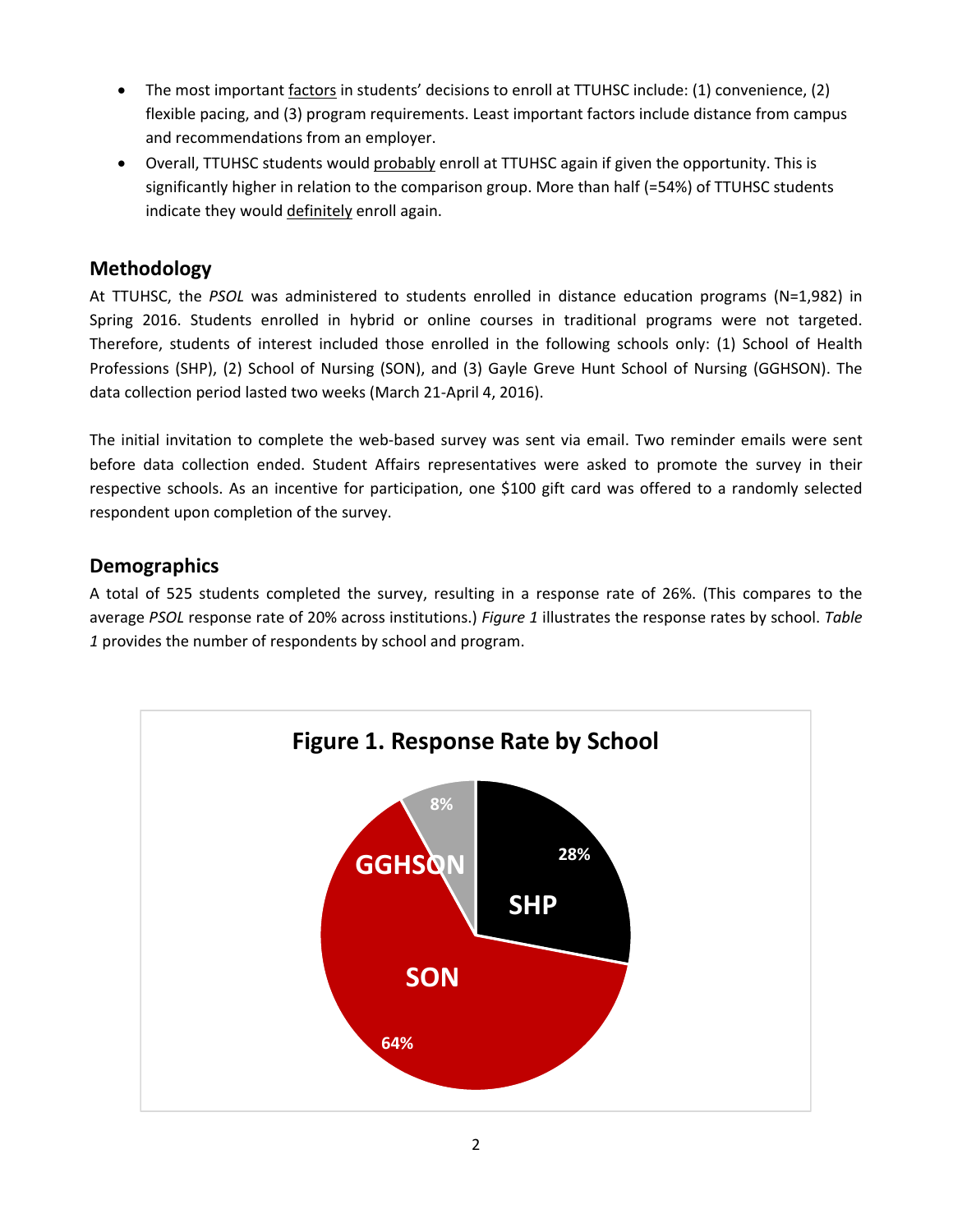| <b>School of Health Professions</b>                                 |     |  |  |
|---------------------------------------------------------------------|-----|--|--|
| Bachelor of Science in Clinical Laboratory Sciences (Second Degree) | 7   |  |  |
| Bachelor of Science in Clinical Services Management                 |     |  |  |
| Bachelor of Science in Health Sciences                              |     |  |  |
| Master of Rehabilitation Counseling                                 |     |  |  |
| Master of Science in Clinical Practice Management                   | 37  |  |  |
| Doctor of Science in Physical Therapy (ScD)                         | 18  |  |  |
| Transitional Doctor of Physical Therapy (tDPT)                      |     |  |  |
| <b>School of Nursing</b>                                            |     |  |  |
| Bachelor of Science in Nursing (RN to BSN)                          | 147 |  |  |
| Bachelor of Science in Nursing (Second Degree)                      | 32  |  |  |
| Bachelor of Science in Nursing (Veterans to BSN)                    | O   |  |  |
| Master of Science in Nursing                                        |     |  |  |
| <b>Gayle Greve Hunt School of Nursing</b>                           |     |  |  |
| Bachelor of Science in Nursing-El Paso (Traditional/Accelerated)    | 34  |  |  |
| Bachelor of Science in Nursing-El Paso (RN to BSN)                  |     |  |  |

# **Table 1. Number of Respondents by Program**

*Note: Some respondents did not indicate a specific academic program.*

## **Results**

**Quantitative Data.** For the 26 standard survey items, students were asked to indicate the level of importance of each item using a 7‐point scale. They were also asked to indicate their level of satisfaction using a 7‐point scale.

|                | <b>Level of Importance</b> | <b>Level of Satisfaction</b> |
|----------------|----------------------------|------------------------------|
| 1              | Not important at all       | Not satisfied at all         |
| $\overline{2}$ | Not very important         | Not very satisfied           |
| 3              | Somewhat unimportant       | Somewhat dissatisfied        |
| Δ              | Neutral                    | Neutral                      |
| 5              | Somewhat important         | Somewhat satisfied           |
| 6              | Important                  | Satisfied                    |
| 7              | Very important             | Very satisfied               |

The standard survey items fall under one of five comprehensive scales. A description of each scale is provided below:

#### **Scales**

- 1) **Institutional Perceptions** assesses how students perceive TTUHSC in general.
- 2) **Academic Services** assesses the services students utilize to achieve their academic goals. These services include advising, course offerings, technical assistance, online library resources, and tutoring services.
- 3) **Instructional Services** measures students' academic experiences, instructional materials, faculty/student interactions, evaluation procedures, and the quality of the instruction.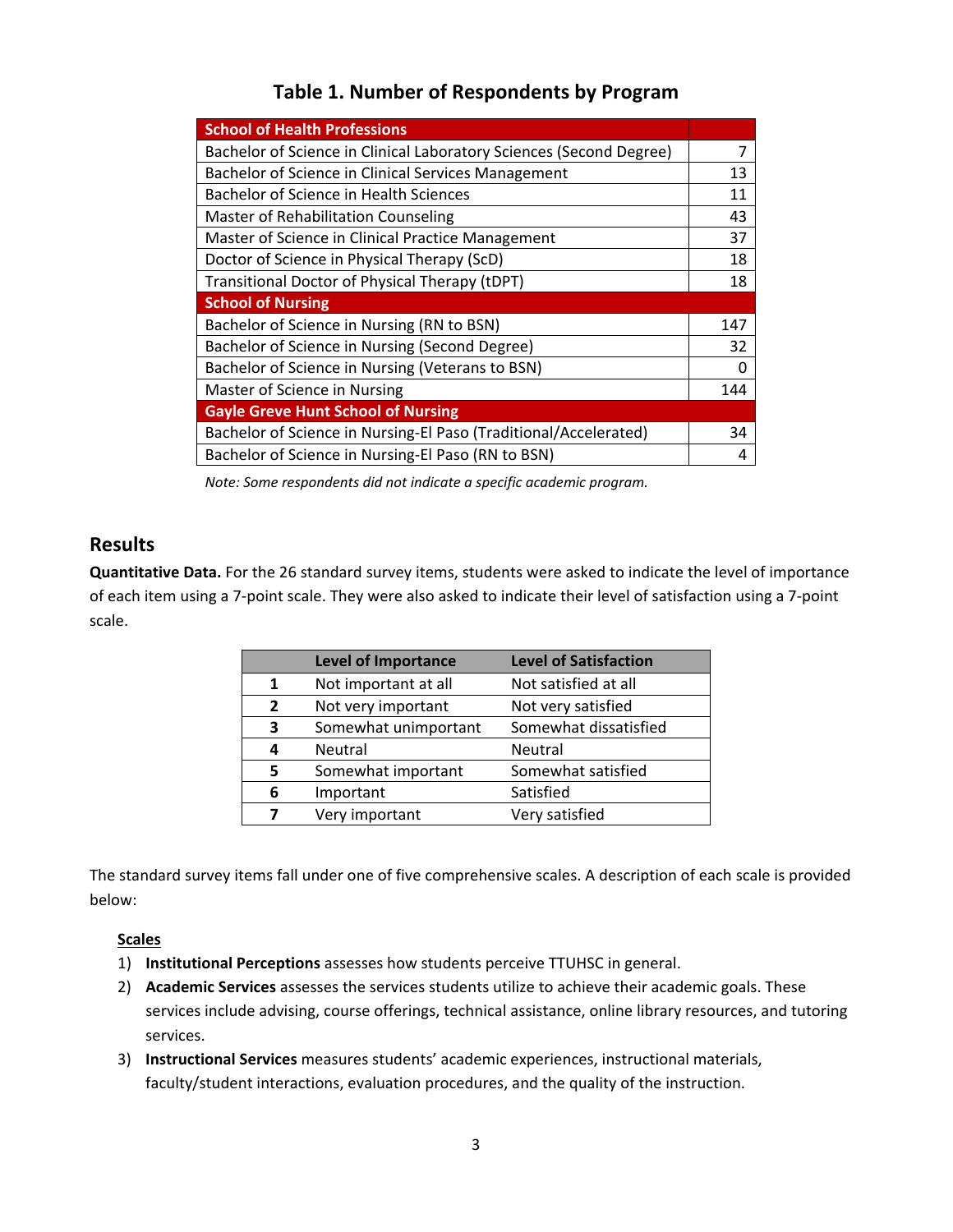- 4) **Enrollment Services** assesses the processes and services related to enrolling students in an online program, including financial aid, registration, and payment procedures.
- 5) **Student Services** measures the quality of student programs and services, including responses to student requests, online career services, and the bookstore.

**Appendix A** provides the scale report developed by Ruffalo Noel Levitz. It lists institutional results for each item by scale, as compared to the national comparison group. From left to right, the report includes:

- Strengths<sup>a</sup> (i.e., green star) and challenges<sup>b</sup> (i.e., red flag);
- Scale name or item text;
- Average importance score for students;
- Average satisfaction score for students, followed by the standard deviation (SD);
- Performance gap<sup>c</sup>;
- Average importance score for the comparison group;
- Average satisfaction score for the comparison group, followed by the standard deviation (SD);
- Performance gap<sup>c</sup>; and
- Difference*<sup>d</sup>* in satisfaction between your students and the comparison group.

**Appendix B** provides a special report developed by Ruffalo Noel Levitz. It lists each item by scale for TTUHSC overall and individual TTUHSC schools. The report includes:

- **•** Strengths<sup>a</sup> (i.e., green star) and challenges<sup>b</sup> (i.e., red flag) for the institution;
- Scale name or item text;
- Average importance score for students;
- Average satisfaction score for students, followed by the standard deviation (SD); and
- Performance gap*<sup>c</sup> .*

*<sup>a</sup>* **Strengths** are items with high importance and high satisfaction. These are specifically identified as items above the mid‐point in importance (top half) and in the upper quartile (25 percent) of the satisfaction scores.

*<sup>b</sup>* **Challenges** are items with high importance and low satisfaction or large performance gap. These are specifically identified as items above the mid-point in importance (top half) and in the lower quartile (25 percent) of the satisfaction scores or items above the mid-point in importance (top half) and in the top quartile (25 percent) of the performance gap scores.

*<sup>c</sup>* A **performance gap** is simply the importance score minus the satisfaction score. The larger the performance gap, the greater the discrepancy between what students expect and their level of satisfaction with the current situation. The smaller the performance gap, the better TTUHSC is doing at meeting student expectations.

<sup>d</sup> The far right hand column shows the **difference between TTUHSC's satisfaction means and the comparison group means**. If the mean difference is a positive number, then TTUHSC students are more satisfied than the students in the comparison group. If the mean difference is a negative number, TTUHSC students are less satisfied than the students in the comparison group. *Note: Statistical significance is indicated with an asterisk(s).*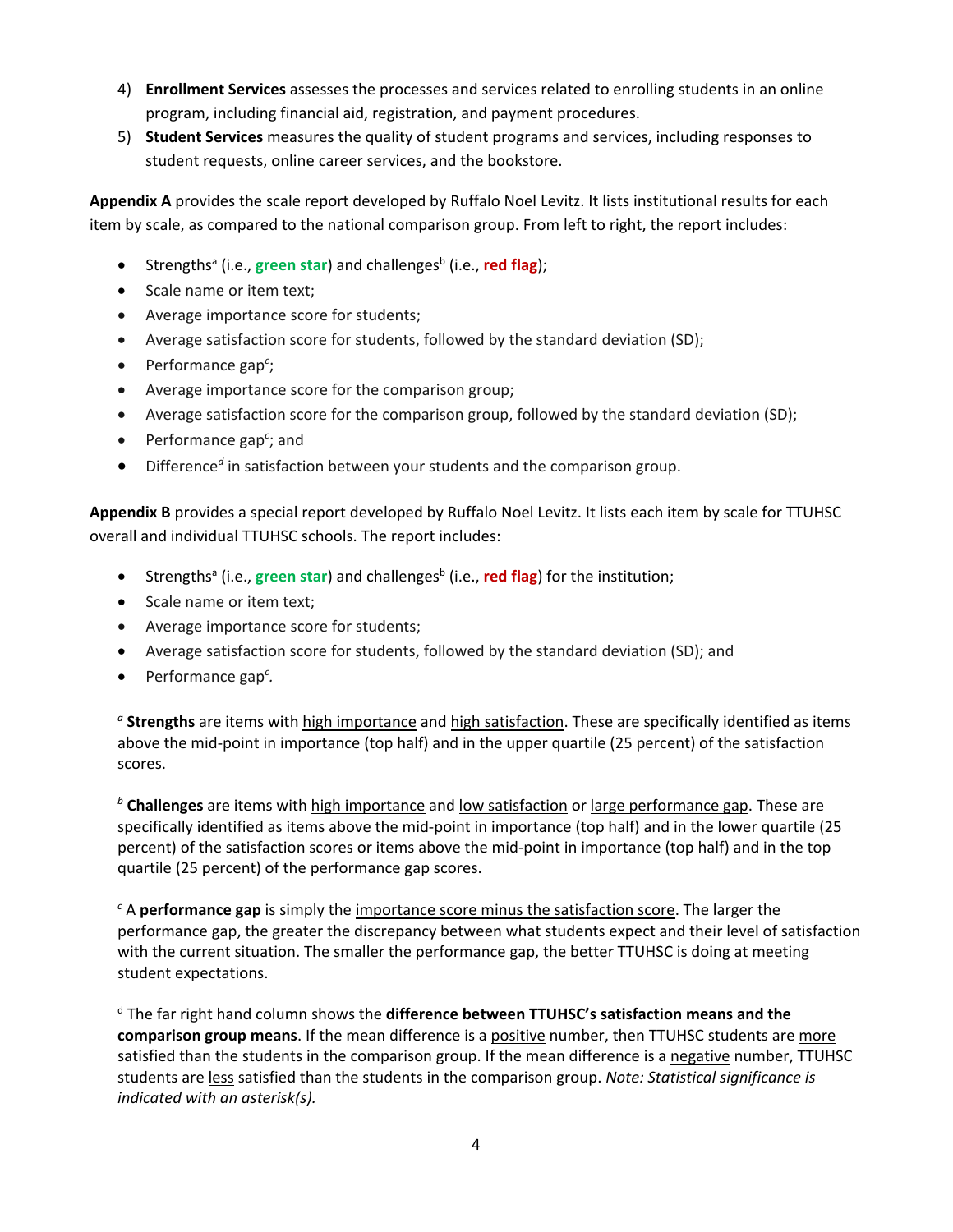In addition to the data provided in *Appendices A* and *B*, other results may be of interest. For example, respondents ranked the importance of various sources of information in their decisions to enroll at TTUHSC. *Figure 2* illustrates the results.



Survey respondents also indicated the importance of various factors in their decisions to enroll at TTUHSC. For the institution as a whole, the most important factors include: (1) convenience, (2) flexible pacing, and (3) program requirements. The least important factors include distance from campus and recommendations from an employer. *Table 2* lists the most important factors in students' decisions to enroll at TTUHSC by school.

| Table 2. Most Important Factors in Students' Decisions to Enroll at TTUHSC |  |
|----------------------------------------------------------------------------|--|
|----------------------------------------------------------------------------|--|

| <b>SHP</b>          | <b>SON</b>                    | <b>GGHSON</b>                       |
|---------------------|-------------------------------|-------------------------------------|
| (1) Convenience     | (1) Convenience               | (1) Future employment opportunities |
| (2) Flexible pacing | (2) Program requirements      | (2) Ability to transfer credits     |
| (3) Work schedule   | (3) Reputation of institution | (3) Program requirements            |

Finally, respondents were asked if they would enroll at TTUHSC again if they had the opportunity to do so. More than half (=54%) of TTUHSC students indicate they would definitely enroll again. *Figure 3* illustrates student responses to this item for TTUHSC and each school.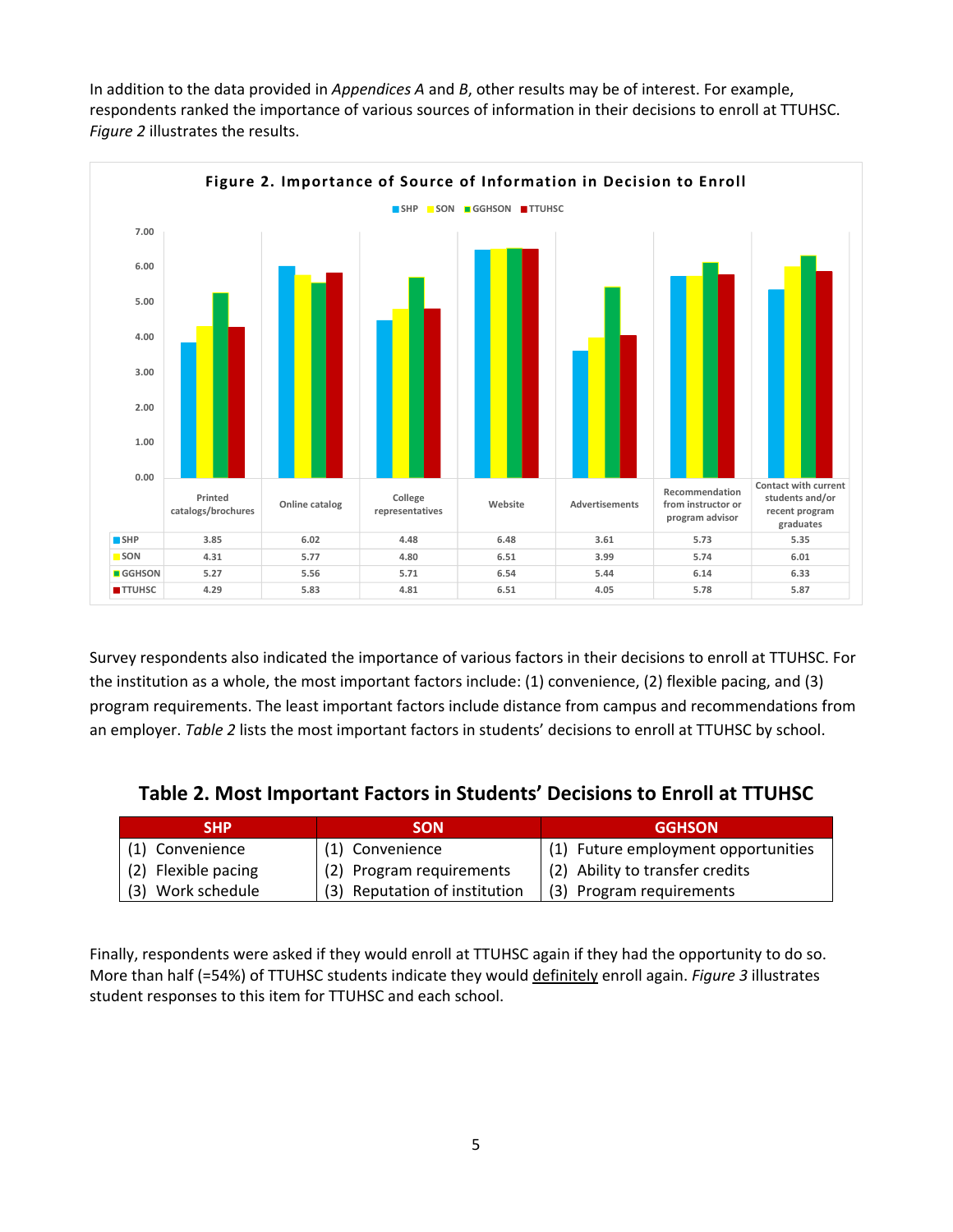

**Qualitative Data.** At the end of the survey, students were given an opportunity to provide open‐ended comments. Respondents provided 125 comments. Due to the sensitive nature of some comments, comment reports will be provided to selected institutional leaders only. They will determine how best to distribute them in their respective areas.

## **Using Survey Data to Promote Continuous Improvement**

More often than not, it is difficult to determine what to do with information collected from surveys. It is one thing to collect the data—it is another thing entirely to use the information to promote continuous improvement. The first step in this process is to put the current data into context. Consider the following questions:

- Do these results support other existing data?
- Does additional information need to be gathered? (*e.g., focus groups, interviews*)

Once you have gained an appropriate perspective, identify an area of potential improvement or strength upon which to build. Consider what your desired outcome will be. Then, identify and implement a potential strategy for improvement. After a reasonable timeframe, evaluate whether the strategy has been successful. Did you achieve the desired outcome?

Continuous improvement is a process. Sometimes strategies for improvement will be successful—sometimes they will not. Although the ultimate outcome is indeed important, what is equally critical is the documentation of your efforts to make those improvements. Contact the *Office of Institutional Planning & Assessment* for additional guidance in this process.